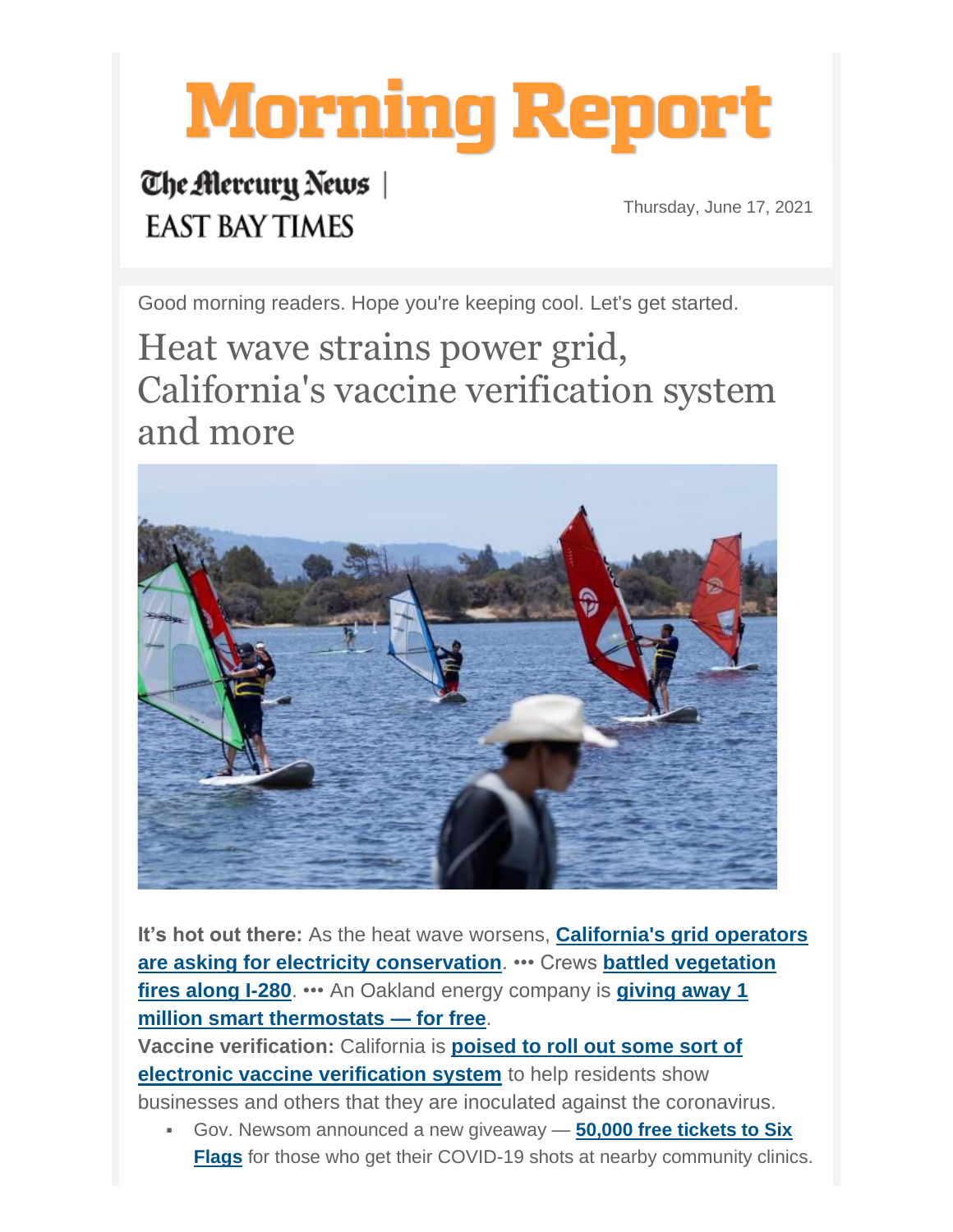- Will **[tickets to Bad Bunny or Harry Styles](http://enews.email.bayareanewsgroup.com/q/nfOKzaew9qiNtEexQI0-S38VgscYnQluylJAX3zKWcpHFwxsadDtiRUZCZEQ)** get young people vaccinated?
- **Map:** See **[where California's vaccine lottery winners reside](http://enews.email.bayareanewsgroup.com/q/miBI-q2MV0VhaTOWoVIVhshYj4n_W_n5feQSftohXfoQG1pN64DCIgZX0NmQ)**.

**Policing:** Contra Costa Sheriff's Deputy Andrew Hall **[formally pleaded not](http://enews.email.bayareanewsgroup.com/q/qyS0UYrXAcAWoLinqyEfHaZ9mBNGTQqCn68SrE2Wye5StTJQkaDnQ71e_NrQ)  [guilty to manslaughter charges in a 2018 shooting](http://enews.email.bayareanewsgroup.com/q/qyS0UYrXAcAWoLinqyEfHaZ9mBNGTQqCn68SrE2Wye5StTJQkaDnQ71e_NrQ)**. ••• Oakland passed a law to **[increase the oversight of "militarized" police equipment](http://enews.email.bayareanewsgroup.com/q/RR8radjc7OEzylMZIoZs9dJjcmQ8HVuXHA-E7NlsOdppBHlU8VD7KEgwfoPQ)**. ••• Richmond plans to **[divert \\$3 million from police to social services](http://enews.email.bayareanewsgroup.com/q/n6CRHYBkYoVB2TN6fGIShhQ2L7xFNuZtMcAC-KKrTdbDUzg2ypDigdX3QJuA)**. **Biden & Putin:** The two leaders exchanged cordial words and plotted modest steps on arms control and diplomacy, but **[emerged from their](http://enews.email.bayareanewsgroup.com/q/_VT7FKerIsAsoICH1hrsw1N3ZrRX4MMtL4jEtwM1ifba4-ANhbDlsdQeY4Kw)  [summit largely where they started](http://enews.email.bayareanewsgroup.com/q/_VT7FKerIsAsoICH1hrsw1N3ZrRX4MMtL4jEtwM1ifba4-ANhbDlsdQeY4Kw)—** with deep differences on human rights, cyberattacks, election interference and more. **Juneteenth:** The United States will **[soon have a new federal holiday](http://enews.email.bayareanewsgroup.com/q/aan5RUc0funJyM3Qcc_Od4EpOzClWRdUpJ431cTwYdoO9b9PEdDE_CLSOE8w)** 

- **[commemorating the end of slavery in the nation](http://enews.email.bayareanewsgroup.com/q/aan5RUc0funJyM3Qcc_Od4EpOzClWRdUpJ431cTwYdoO9b9PEdDE_CLSOE8w)**.
	- Antioch has **[harsh words for those planning a rideout on Father's](http://enews.email.bayareanewsgroup.com/q/1IBrMfobmLHbmDYe2UvHdERAPR0E-X53Ed2S28cGed6qWIth7VDJGOgHNtsA)  [Day](http://enews.email.bayareanewsgroup.com/q/1IBrMfobmLHbmDYe2UvHdERAPR0E-X53Ed2S28cGed6qWIth7VDJGOgHNtsA)**.
	- Richmond's iconic East Brother Light Station will reopen and **[it's in](http://enews.email.bayareanewsgroup.com/q/DGKZwGWhj0JpitkPdAwXPBKzBgaEZkVnwDUaS60KSeorR4K92uDtKRgwlPlA)  [need of innkeepers](http://enews.email.bayareanewsgroup.com/q/DGKZwGWhj0JpitkPdAwXPBKzBgaEZkVnwDUaS60KSeorR4K92uDtKRgwlPlA)**.
	- The Golden Gate Bridge will **[refund 32,000 overcharged tolls](http://enews.email.bayareanewsgroup.com/q/Bq5Sxrikp5ZmWd2zVNsEXiWGxa7eoLiaO81fVt0Ikcqni_VpqNDDcVPvde0w)**.

#### Good news



**I scream, you scream:** Cool down at one of these **[20-plus Bay Area ice](http://enews.email.bayareanewsgroup.com/q/pDG1PFHxb9wpLje0Ac6JoQ75cI-pQBQEGmy1HpnPFe74kaOqd4DloxX58kQQ)  [cream shops](http://enews.email.bayareanewsgroup.com/q/pDG1PFHxb9wpLje0Ac6JoQ75cI-pQBQEGmy1HpnPFe74kaOqd4DloxX58kQQ)**.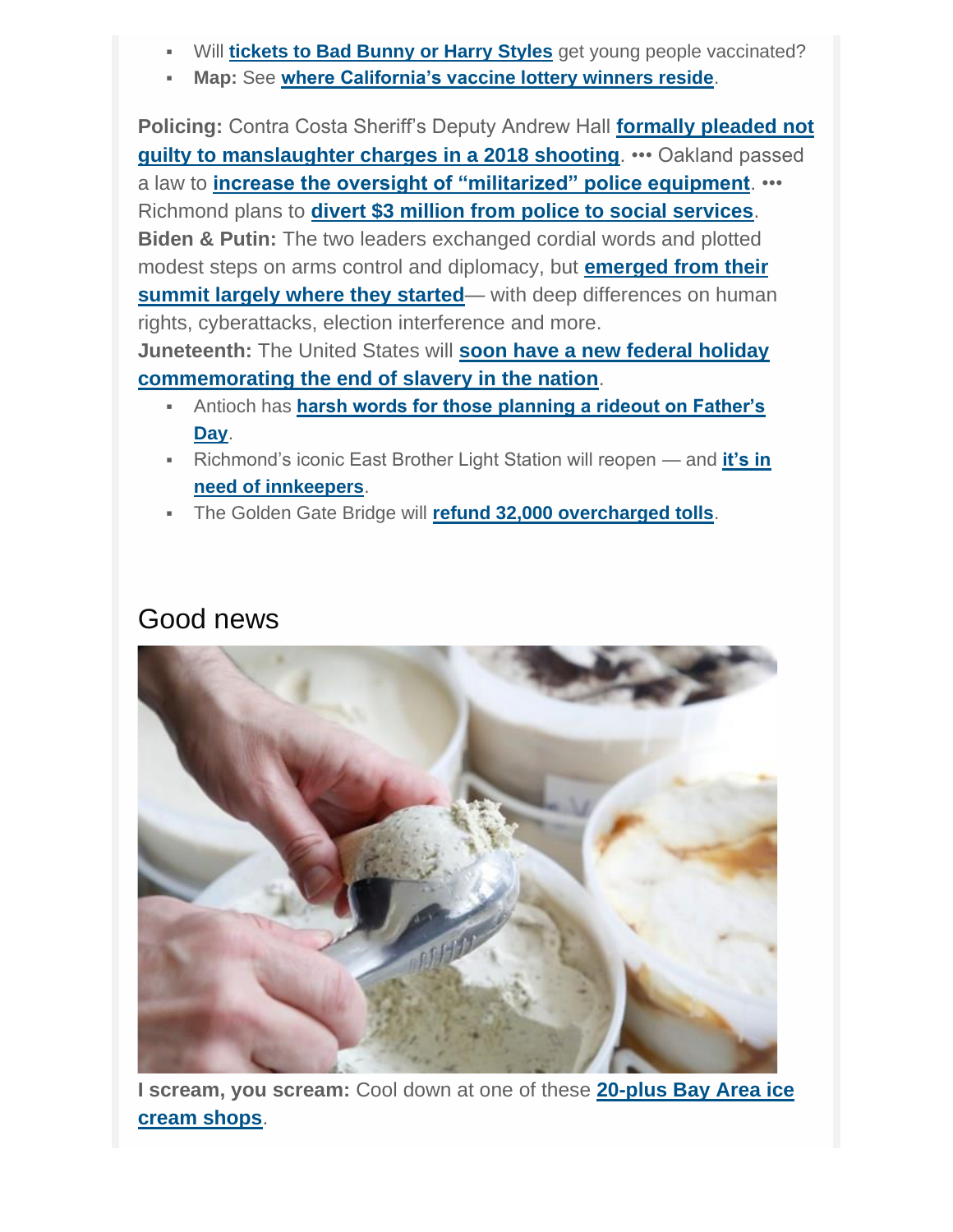#### **Business**



**Alameda County to Oakland: [Not so fast on the A's waterfront](http://enews.email.bayareanewsgroup.com/q/qykpYbEKh498JpNDBYmWhURCnflRgDfKKQbF4YBxVd4hJiXhGnDti5OEW4fg)  [ballpark tax plan.](http://enews.email.bayareanewsgroup.com/q/qykpYbEKh498JpNDBYmWhURCnflRgDfKKQbF4YBxVd4hJiXhGnDti5OEW4fg)**

- The housing market is so hot **[buyers are paying \\$1 million over asking](http://enews.email.bayareanewsgroup.com/q/IIIwAlS89aI3nW_hK2K5_1W4eDPOFV_WP8WL5oSsUeroG1rFDaDwHbwPVr_w)  [price](http://enews.email.bayareanewsgroup.com/q/IIIwAlS89aI3nW_hK2K5_1W4eDPOFV_WP8WL5oSsUeroG1rFDaDwHbwPVr_w)**.
- A **[downtown Los Gatos center with popular restaurants](http://enews.email.bayareanewsgroup.com/q/IIgG-NzwVCIjR84s5AQUR1Tsc4ohjTYXebeRl0GZUd47xp1-_XDDnX3WntYw)** has been bought.

## Sports

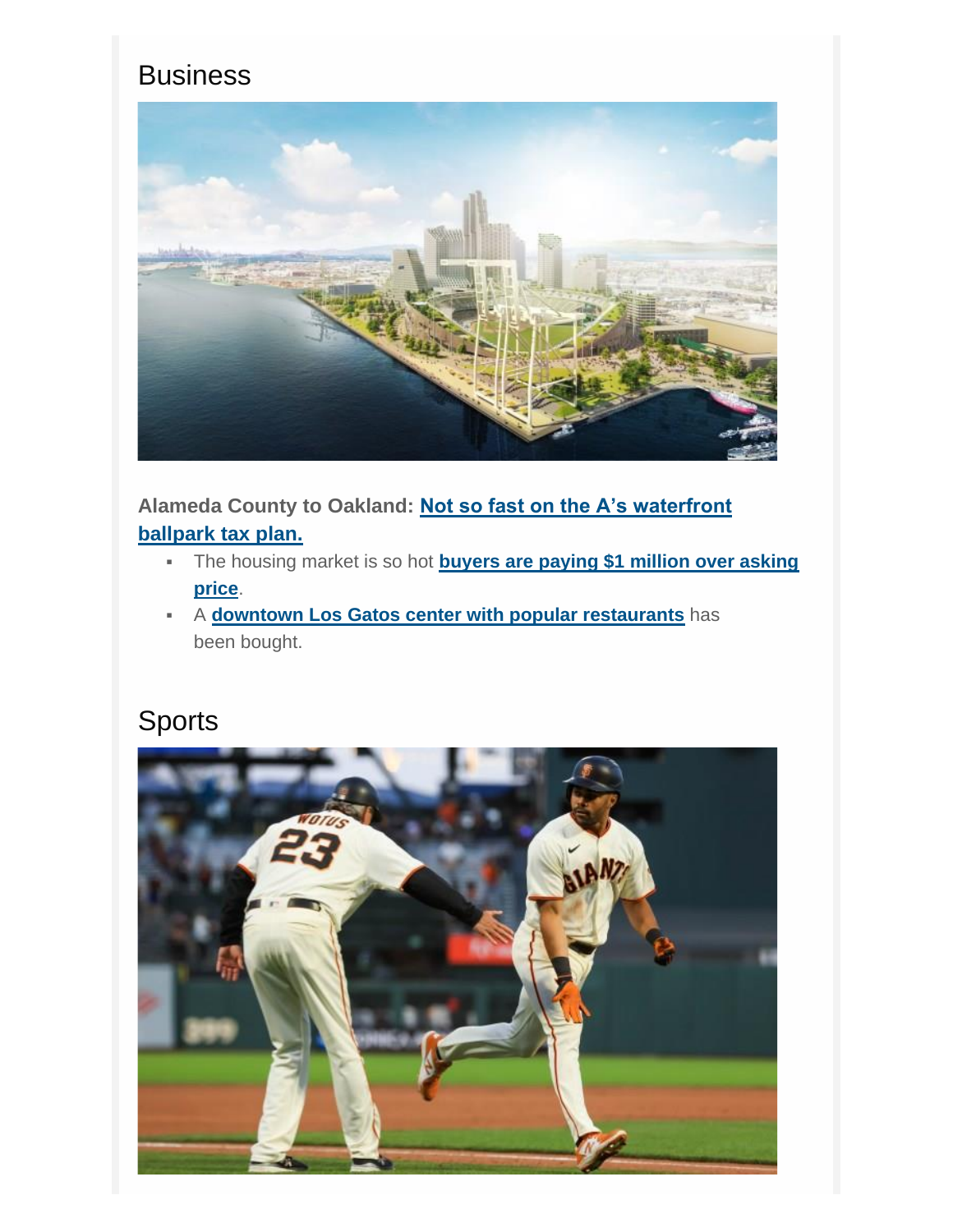**The Giants:** SF **[hit five home runs at home for the first time since](http://enews.email.bayareanewsgroup.com/q/hwUCxJr7gGFaV0VfE5jI9I44fGp-vQMXAzOgUP2rPea4UM946CDtq07cjhEg)  [2003](http://enews.email.bayareanewsgroup.com/q/hwUCxJr7gGFaV0VfE5jI9I44fGp-vQMXAzOgUP2rPea4UM946CDtq07cjhEg)**, blasting the Diamondbacks to win their third straight. ••• The team will **[wear special Sea Lions jerseys for a Juneteenth commemoration](http://enews.email.bayareanewsgroup.com/q/YYGSr1jk_fGE84UZl5V6KOHUcYJcP6KZ8FEP3mQfKcLellHJTUDnQ43hBK8Q)**. **The A's:** Oakland used a big sixth inning to **[finish their homestand in](http://enews.email.bayareanewsgroup.com/q/rs_-5p8oEz5-5adK8CNULaNbWrbmdDr7-4yq982-XeaCEWqwVjDzvXM-cjuw)  [impressive fashion](http://enews.email.bayareanewsgroup.com/q/rs_-5p8oEz5-5adK8CNULaNbWrbmdDr7-4yq982-XeaCEWqwVjDzvXM-cjuw)**.

- A young 49ers fan **[found new pen pals in Jimmy Garoppolo and](http://enews.email.bayareanewsgroup.com/q/-RadAtM002ESalozeiZ89H_jYw5XXcSsUp7wrRImqcIuegV5sZDp18T6O1LQ)  [George Kittle](http://enews.email.bayareanewsgroup.com/q/-RadAtM002ESalozeiZ89H_jYw5XXcSsUp7wrRImqcIuegV5sZDp18T6O1LQ)**.
- **Kurtenbach:** There's **[no good excuse for pro athletes to be](http://enews.email.bayareanewsgroup.com/q/aaLzH-7wrKzWUdhxF4s3X_P4KOAFtTanv5FDuYqiPer3VJYjpxDp6ClOBZ6A)  [unvaccinated](http://enews.email.bayareanewsgroup.com/q/aaLzH-7wrKzWUdhxF4s3X_P4KOAFtTanv5FDuYqiPer3VJYjpxDp6ClOBZ6A)** against COVID-19.

### Things to do



**Cool off:** Here are **[nine gorgeous Bay Area beaches](http://enews.email.bayareanewsgroup.com/q/jptt3s-dFUC0DBIEt6xbu98wbNXOOWVhH_3zCKy-6cKgmBv2BhDOF6Vft1xA)** you may have never heard of — plus **[five places to swim](http://enews.email.bayareanewsgroup.com/q/TlH-6MwkW7T1U_YQyzWThLswuZRXpxhXNcQn5jyUzcazo13tgsDtL2hXUA_w)**, from pools to lagoons to reservoirs.

**New movies:** A **[sequel to cult favorite "The Hitman's](http://enews.email.bayareanewsgroup.com/q/bY77P2z0E0AVg80tZaQZRPdslfyAobU9xvlT82I4Ffq_DPR2S8Dnm7nLpd-g)** 

**[Bodyguard,"](http://enews.email.bayareanewsgroup.com/q/bY77P2z0E0AVg80tZaQZRPdslfyAobU9xvlT82I4Ffq_DPR2S8Dnm7nLpd-g)** Pixar's lovely "Luca" and some indie offerings.

- **Pride Month:** ACT will **[stream a special performance of "Tales of the](http://enews.email.bayareanewsgroup.com/q/22T9xmkw1VE4zc5Y9QUBus2gj9NkQenKecekzkt7of4sqwA3jpDBKV4HXgNQ)  [City, the Musical."](http://enews.email.bayareanewsgroup.com/q/22T9xmkw1VE4zc5Y9QUBus2gj9NkQenKecekzkt7of4sqwA3jpDBKV4HXgNQ)**
- **Disneyland:** What happens next? **[Answers to 10 key questions.](http://enews.email.bayareanewsgroup.com/q/njXTJYjQuDRryciz4zUPuQpgPiNCDepPf0ahIDINVf4hQo2SLaDnJ1f9WhTg)**
- Sign up for what's expected to be Santa Clara County's **[first post](http://enews.email.bayareanewsgroup.com/q/_jfDwOk2KFxvHl6H65ZR9QuPL3WRUauOmb2XL8ihddJmrKV_86D4D2zmtszQ)[pandemic outdoor running event](http://enews.email.bayareanewsgroup.com/q/_jfDwOk2KFxvHl6H65ZR9QuPL3WRUauOmb2XL8ihddJmrKV_86D4D2zmtszQ)**.

Stay hydrated today. I'll see you tomorrrow.

*—Kate Lucky*